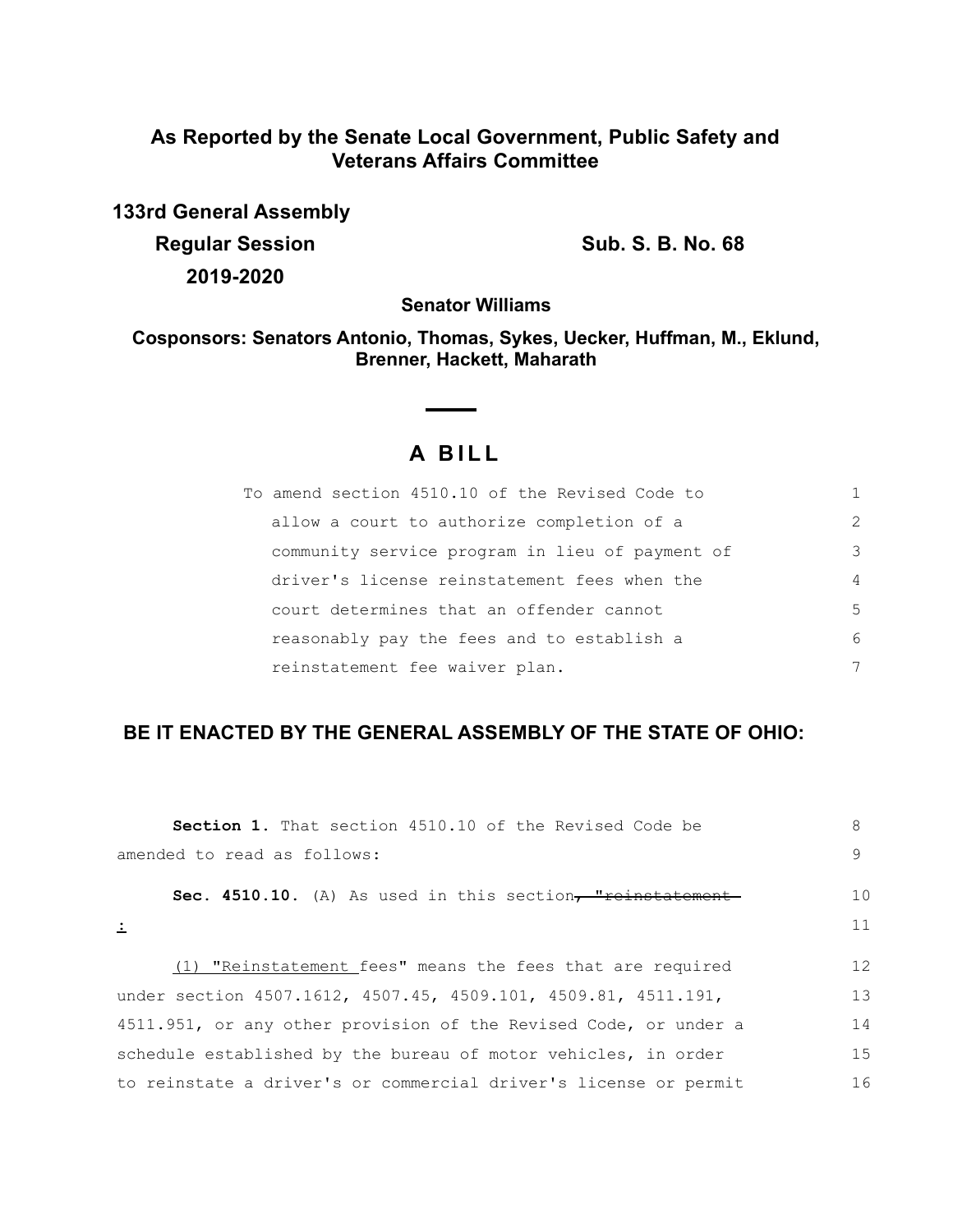| or nonresident operating privilege of an offender under a        |    |
|------------------------------------------------------------------|----|
| suspension.                                                      | 18 |
| (2) "Indigent person" means a person who the state public        | 19 |
| defender has determined to be indigent in accordance with        | 20 |
| section 120.05 of the Revised Code.                              | 21 |
|                                                                  |    |
| (B) Reinstatement fees are those fees that compensate the        | 22 |
| bureau of motor vehicles for suspensions, cancellations, or      | 23 |
| disqualifications of a person's driving privileges and to        | 24 |
| compensate the bureau and other agencies in their administration | 25 |
| of programs intended to reduce and eliminate threats to public   | 26 |
| safety through education, treatment, and other activities. The   | 27 |
| registrar of motor vehicles shall not reinstate a driver's or    | 28 |
| commercial driver's license or permit or nonresident operating   | 29 |
| privilege of a person until the person has paid all              | 30 |
| reinstatement fees and has complied with all conditions for each | 31 |
| suspension, cancellation, or disqualification incurred by that   | 32 |
| person.                                                          | 33 |
| (C) When a municipal court or county court determines in a       | 34 |
| pending case involving an offender that the offender cannot      | 35 |
| reasonably pay reinstatement fees due and owing by the offender  | 36 |
| relative to one or more suspensions that have been or will be    | 37 |
| imposed by the bureau of motor vehicles or by a court of this    | 38 |
| state, the court, by order, may undertake-do either of the       | 39 |
| following:                                                       | 40 |
| (1) Undertake an installment payment plan or a payment           | 41 |
| extension plan for the payment of reinstatement fees due and     | 42 |
| owing to the bureau in that pending case. The court shall        | 43 |
| establish an installment payment plan or a payment extension     | 44 |

plan under this division-in accordance with the requirements of

45 46

divisions (D)(1) and (2) of this section.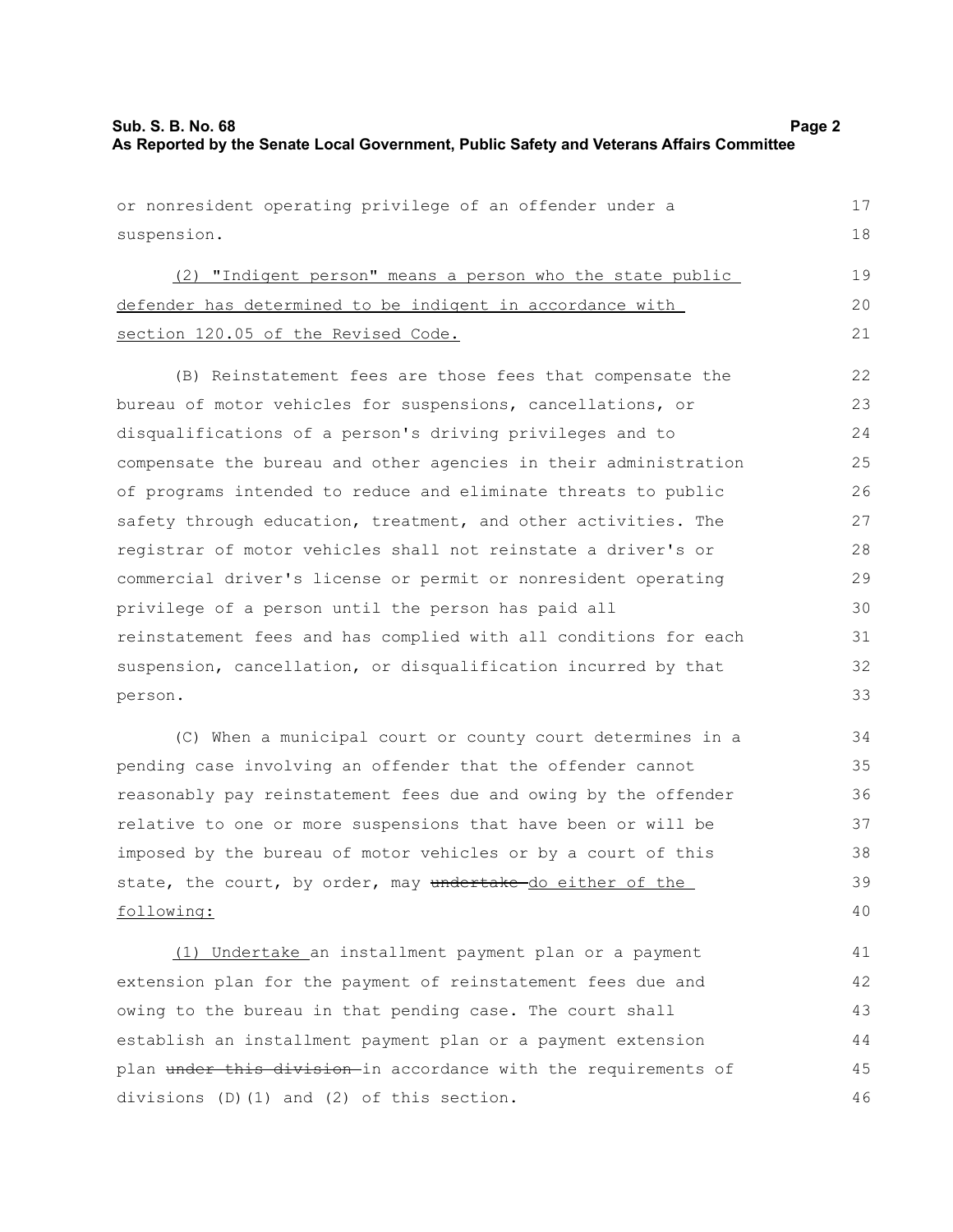#### **Sub. S. B. No. 68 Page 3 As Reported by the Senate Local Government, Public Safety and Veterans Affairs Committee**

| (2) Authorize the offender to perform community service in       | 47 |
|------------------------------------------------------------------|----|
| lieu of payment of the reinstatement fees.                       | 48 |
| A court that authorizes an offender to perform community         | 49 |
| service in lieu of paying reinstatement fees under this division | 50 |
| shall provide the offender with documentation indicating         | 51 |
| completion of the court-ordered community service when the       | 52 |
| offender has completed that community service. In addition to    | 53 |
| complying with all other applicable requirements for             | 54 |
| reinstatement, other than payment of reinstatement fees, the     | 55 |
| offender shall provide the documentation of completion to the    | 56 |
| registrar when seeking reinstatement.                            | 57 |
| (D) Independent of the provisions of division (C) of this        | 58 |
| section, an offender who cannot reasonably pay reinstatement     | 59 |
| fees due and owing by the offender relative to a suspension that | 60 |
| has been imposed on the offender may file a petition in the      | 61 |
| municipal court, county court, or, if the person is under the    | 62 |
| age of eighteen, the juvenile division of the court of common    | 63 |
| pleas in whose jurisdiction the person resides or, if the person | 64 |
| is not a resident of this state, in the Franklin county          | 65 |
| municipal court or juvenile division of the Franklin county      | 66 |
| court of common pleas for an order that does either of the       | 67 |
| following, in order of preference:                               | 68 |
| (1) Establishes a reasonable payment plan of not less than       | 69 |
| fifty dollars per month, to be paid by the offender to the       | 70 |
| registrar of motor vehicles or an eligible deputy registrar, in  | 71 |
| all succeeding months until all reinstatement fees required of   | 72 |
| the offender are paid in full. If the person is making payments  | 73 |
| to a deputy registrar, the deputy registrar shall collect a      | 74 |
| service fee of ten dollars each time the deputy registrar        | 75 |

collects a payment to compensate the deputy registrar for

76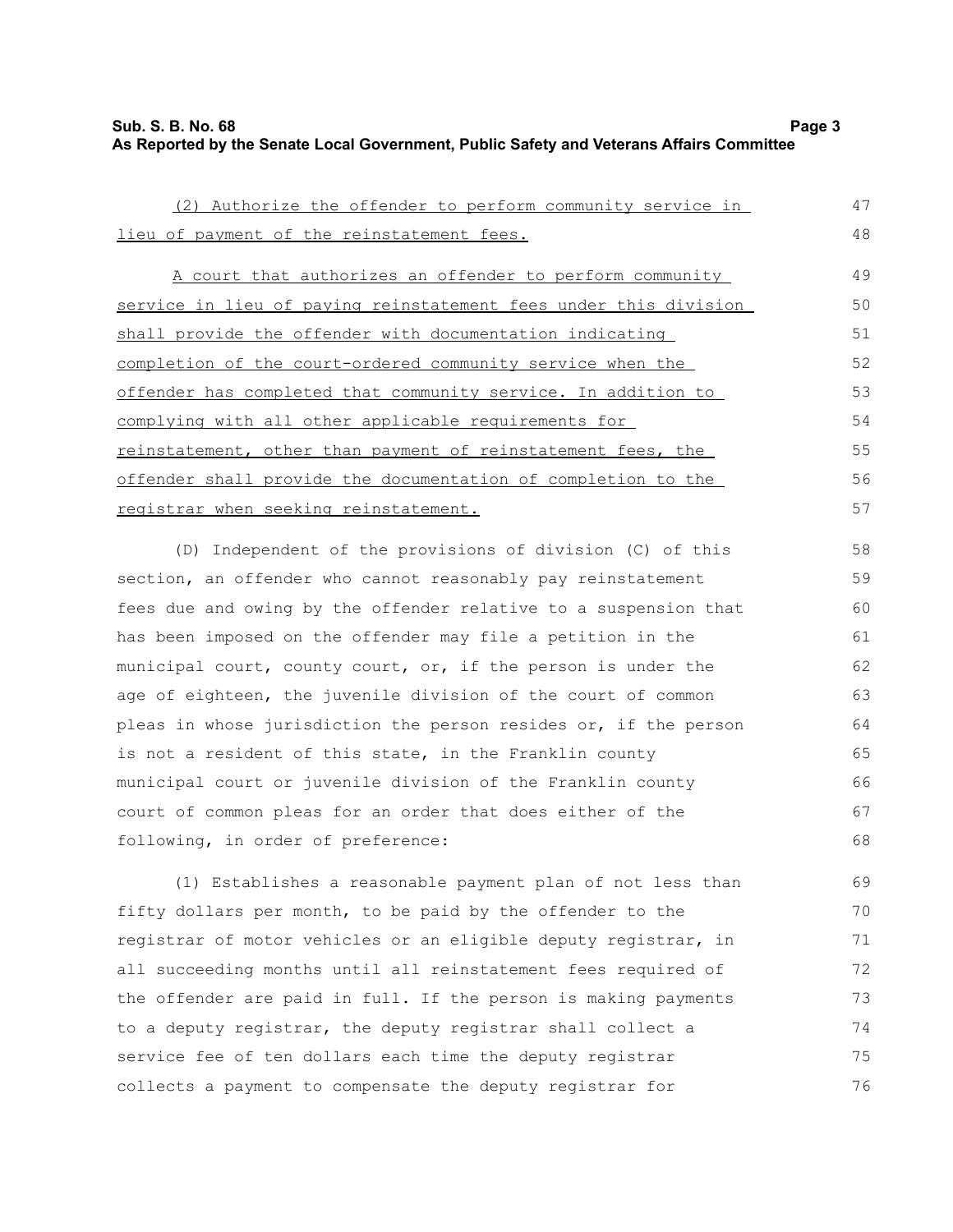#### **Sub. S. B. No. 68 Page 4 As Reported by the Senate Local Government, Public Safety and Veterans Affairs Committee**

services performed under this section. The deputy registrar shall retain eight dollars of the service fee and shall transmit the reinstatement payments, plus two dollars of each service fee, to the registrar in the manner the registrar shall determine. 77 78 79 80 81

(2) If the offender, but for the payment of the reinstatement fees, otherwise would be entitled to operate a vehicle in this state or to obtain reinstatement of the offender's operating privileges, permits the offender to operate a motor vehicle, as authorized by the court, until a future date upon which date all reinstatement fees must be paid in full. A payment extension granted under this division shall not exceed one hundred eighty days, and any operating privileges granted under this division shall be solely for the purpose of permitting the offender occupational or "family necessity" privileges in order to enable the offender to reasonably acquire the delinquent reinstatement fees due and owing. 82 83 84 85 86 87 88 89 90 91 92 93

(E) If a municipal court, county court, or juvenile division enters an order of the type described in division (C) or division  $(D)$   $(1)$  or  $(2)$  of this section, the court, at any time after the issuance of the order, may determine that a change of circumstances has occurred and may amend the order as justice requires, provided that the amended order also shall be an order that is permitted under division (C) or division (D)(1) or (2) of this section. 94 95 96 97 98 99 100 101

(F) If a court enters an order of the type described in division  $(C)$ ,  $(D)$  $(1)$ ,  $(D)$  $(2)$ , or  $(E)$  of this section, during the pendency of the order, the offender in relation to whom it applies is not subject to prosecution for failing to pay the reinstatement fees covered by the order. 102 103 104 105 106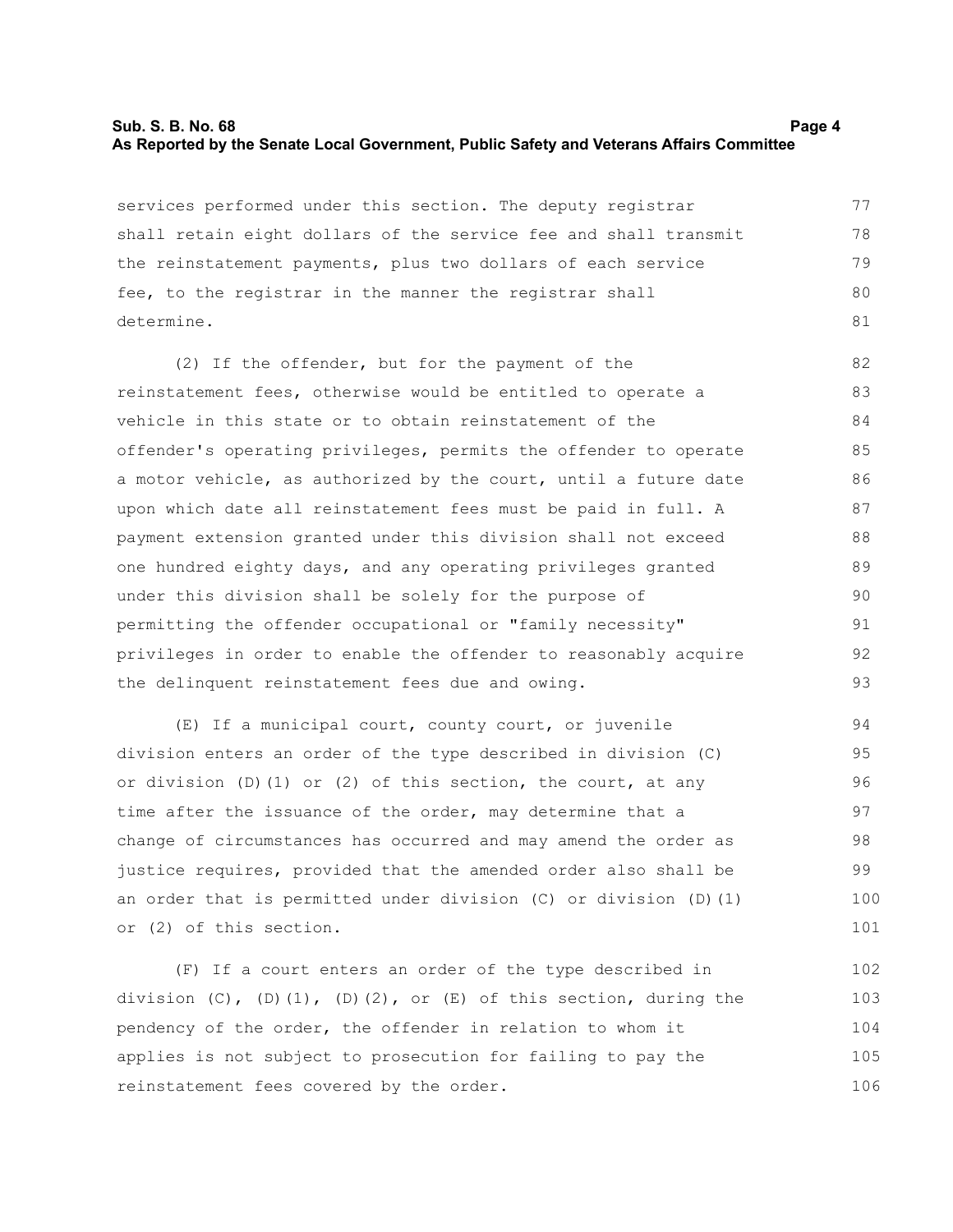### **Sub. S. B. No. 68 Page 5 As Reported by the Senate Local Government, Public Safety and Veterans Affairs Committee**

| $(G)$ (1) In addition to divisions (A) to (F) of this            | 107 |
|------------------------------------------------------------------|-----|
| section, the registrar, with the approval of the director of     | 108 |
| public safety and in accordance with Chapter 119. of the Revised | 109 |
| Code, may adopt rules that permit do both of the following:      | 110 |
| (a) Permit a person to pay reinstatement fees in                 | 111 |
| installments in accordance with this division (G) (2) of this    | 112 |
| section;                                                         | 113 |
| (b) Permit an indigent person to apply for and receive a         | 114 |
| waiver of all reinstatement fees in accordance with division (G) | 115 |
| (3) of this section. The                                         | 116 |
| (2) The rules governing the bureau of motor vehicles             | 117 |
| installment plan may contain any of the following provisions:    | 118 |
| $(1)$ (a) A schedule establishing a minimum monthly payment      | 119 |
| amount;                                                          | 120 |
| $(2)$ -(b) If the person otherwise would have valid driving      | 121 |
| privileges but for the payment of the reinstatement fees, the    | 122 |
| registrar may record the person's driving privileges as "valid"  | 123 |
| so long as the person's installments are current.                | 124 |
| $(3)$ (c) If the person's installments are not current, the      | 125 |
| registrar may record the person's driving privileges as          | 126 |
| "suspended" or "failure to reinstate," as appropriate.           | 127 |
| (4) (d) Any other provision the registrar reasonably may         | 128 |
| prescribe.                                                       | 129 |
| (3) The rules governing the bureau of motor vehicles             | 130 |
| waiver plan may establish any of the following:                  | 131 |
| (a) The form of the application;                                 | 132 |
| (b) The documentation required of a person to prove that         | 133 |